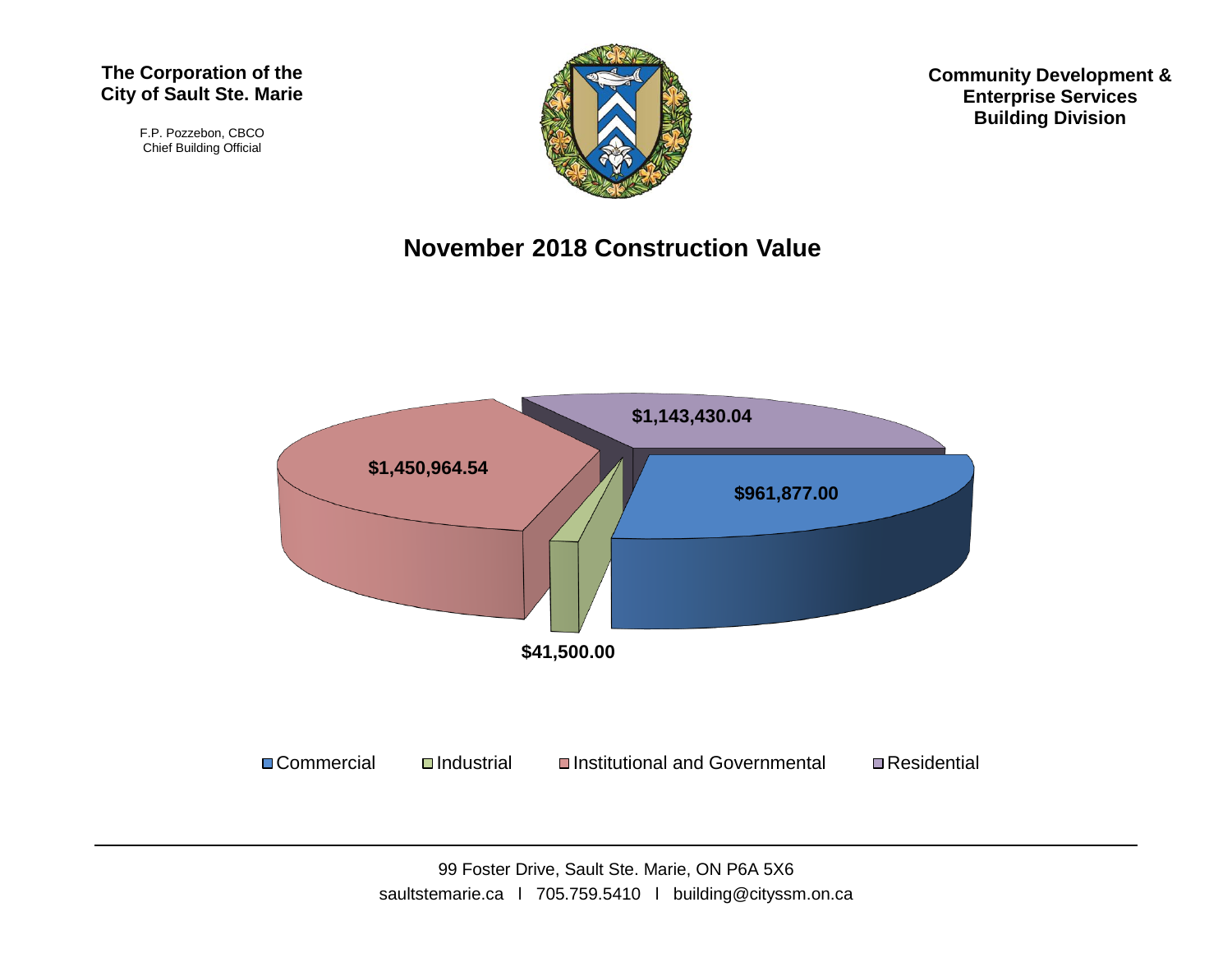

**Community Development and Enterprise Services Building Division**

**Tel: (705) 759-5410Fax: (705) 541-7165**

## **BUILDING PERMITS SUMMARY 2018/11/01 to 2018/11/30**

| <b>Building Type</b>                                        |                        | <b>New Construction</b>  |                      |                        | <b>Alterations and Additions</b> |                      | <b>Total</b>           |                          |                      |
|-------------------------------------------------------------|------------------------|--------------------------|----------------------|------------------------|----------------------------------|----------------------|------------------------|--------------------------|----------------------|
|                                                             | Num of<br><b>Units</b> | Num of<br><b>Permits</b> | <b>Value of Work</b> | Num of<br><b>Units</b> | Num of<br><b>Permits</b>         | <b>Value of Work</b> | Num of<br><b>Units</b> | Num of<br><b>Permits</b> | <b>Value of Work</b> |
| <b>Commercial</b>                                           |                        |                          |                      |                        |                                  |                      |                        |                          |                      |
| Office building                                             | 0                      | $\pmb{0}$                | \$0.00               | $\pmb{0}$              | $\mathsf 3$                      | \$254,250.00         | $\mathbf 0$            | 3                        | \$254,250.00         |
| Restaurant                                                  | 0                      | $\mathbf 0$              | \$0.00               | $\mathbf 0$            | 1                                | \$26,000.00          | $\mathbf 0$            | 1                        | \$26,000.00          |
| Retail and wholesale<br>outlets                             | 0                      | $\pmb{0}$                | \$0.00               | $\mathbf 1$            | $\sqrt{5}$                       | \$93,400.00          | 1                      | 5                        | \$93,400.00          |
| Retail complex                                              | 0                      | $\mathbf 0$              | \$0.00               | $\mathbf 0$            | $\mathbf{1}$                     | \$588,227.00         | $\mathbf 0$            | 1                        | \$588,227.00         |
| Total:                                                      | $\mathbf 0$            | $\mathbf 0$              | \$0.00               | $\mathbf 1$            | 10                               | \$961,877.00         | 1                      | 10                       | \$961,877.00         |
| <b>Industrial</b>                                           |                        |                          |                      |                        |                                  |                      |                        |                          |                      |
| Storage building                                            | 0                      | $\mathbf 0$              | \$0.00               | $\pmb{0}$              | $\mathfrak{S}$                   | \$41,500.00          | $\pmb{0}$              | 3                        | \$41,500.00          |
| Total:                                                      | 0                      | 0                        | \$0.00               | $\mathbf 0$            | $\mathbf{3}$                     | \$41,500.00          | $\mathbf 0$            | 3                        | \$41,500.00          |
| <b>Institutional and Governmental</b>                       |                        |                          |                      |                        |                                  |                      |                        |                          |                      |
| Clinic, health unit                                         | 0                      | 0                        | \$0.00               | $\pmb{0}$              | 1                                | \$100,000.00         | $\pmb{0}$              | 1                        | \$100,000.00         |
| Government<br>legislative and<br>administration<br>building | 0                      | $\mathbf 0$              | \$0.00               | $\mathbf 0$            | 1                                | \$75,764.54          | $\mathbf 0$            | $\mathbf 1$              | \$75,764.54          |
| Library, museum, art<br>gallery, aquarium,<br>botanical     | 0                      | $\pmb{0}$                | \$0.00               | $\pmb{0}$              | $\mathbf{1}$                     | \$1,200,000.00       | $\mathbf 0$            | $\mathbf{1}$             | \$1,200,000.00       |
| Religious building                                          | 0                      | $\mathbf 0$              | \$0.00               | 0                      | 3                                | \$75,200.00          | 0                      | 3                        | \$75,200.00          |
| Total:                                                      | $\mathbf 0$            | $\mathbf 0$              | \$0.00               | $\mathbf 0$            | $6\phantom{a}$                   | \$1,450,964.54       | $\mathbf 0$            | $6\phantom{a}$           | \$1,450,964.54       |
| <b>Residential</b>                                          |                        |                          |                      |                        |                                  |                      |                        |                          |                      |
| Apartment                                                   | 0                      | $\pmb{0}$                | \$0.00               | $\pmb{0}$              | $\overline{2}$                   | \$18,000.00          | $\pmb{0}$              | $\overline{\mathbf{c}}$  | \$18,000.00          |
| Apartment -<br>Condominium                                  | 0                      | $\mathbf 0$              | \$0.00               | $\mathbf 0$            | $\mathbf{1}$                     | \$150,000.00         | $\mathbf 0$            | $\mathbf{1}$             | \$150,000.00         |
| Single House                                                | 1                      | 1                        | \$500,000.00         | 0                      | 42                               | \$475,430.04         | 1                      | 43                       | \$975,430.04         |
| Total:                                                      | 1                      | 1                        | \$500,000.00         | $\mathbf 0$            | 45                               | \$643,430.04         | 1                      | 46                       | \$1,143,430.04       |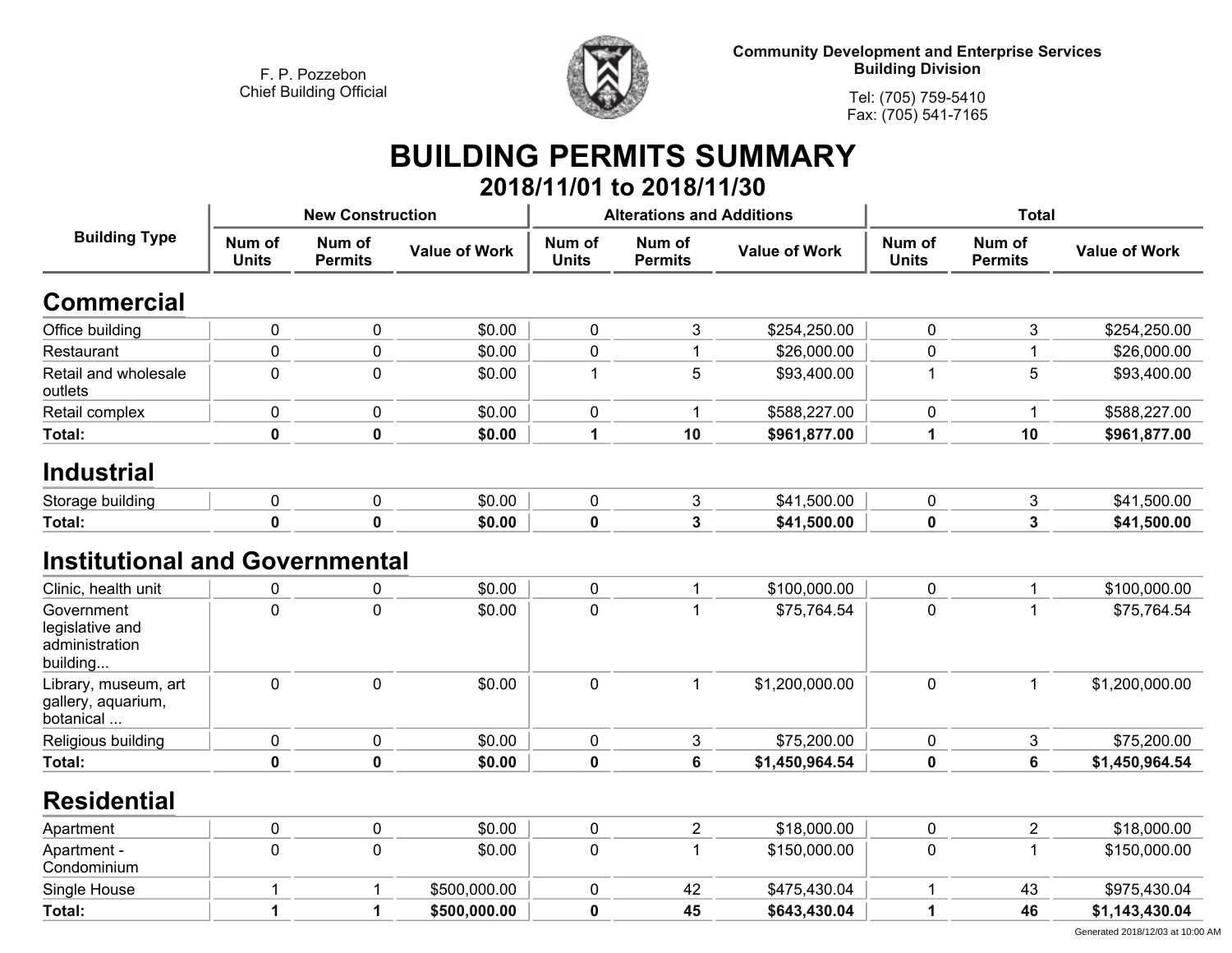| <b>Grand Total:</b> |  | \$500,000.00 | 64 | \$3,097,771.58 | 65 | \$3,597,771.58 |
|---------------------|--|--------------|----|----------------|----|----------------|
|                     |  |              |    |                |    |                |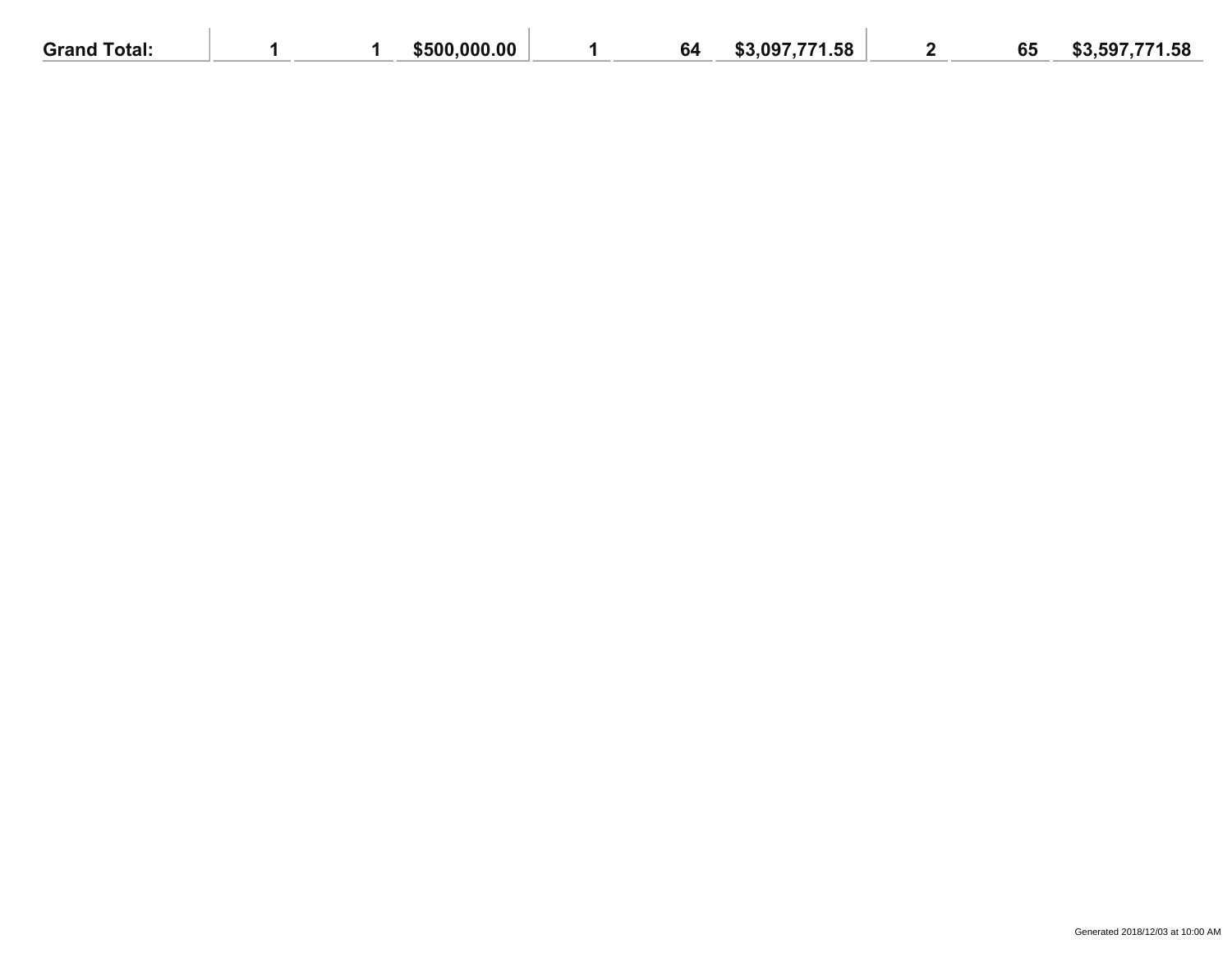

**Community Development and Enterprise Services Building Division**

**Tel: (705) 759-5410Fax: (705) 541-7165**

# **DEMOLITION PERMITS SUMMARY**

|                                |                        |                          |                  |                        | 2018/11/01 to 2018/11/30         |                      |                        |                          |                      |  |
|--------------------------------|------------------------|--------------------------|------------------|------------------------|----------------------------------|----------------------|------------------------|--------------------------|----------------------|--|
| <b>Building</b><br><b>Type</b> |                        | <b>New Construction</b>  |                  |                        | <b>Alterations and Additions</b> |                      | <b>Total</b>           |                          |                      |  |
|                                | Num of<br><b>Units</b> | Num of<br><b>Permits</b> | Value of<br>Work | Num of<br><b>Units</b> | Num of<br><b>Permits</b>         | <b>Value of Work</b> | Num of<br><b>Units</b> | Num of<br><b>Permits</b> | <b>Value of Work</b> |  |
| <b>Residential</b>             |                        |                          |                  |                        |                                  |                      |                        |                          |                      |  |
| Single House                   |                        |                          | \$0.00           | $-2$                   |                                  | \$23,500.00          | $-2$                   | 4                        | \$23,500.00          |  |
| Total:                         | 0                      | 0                        | \$0.00           | $-2$                   | 4                                | \$23,500.00          | $-2$                   | 4                        | \$23,500.00          |  |
| <b>Grand</b><br>Total:         | 0                      | 0                        | \$0.00           | $-2$                   | 4                                | \$23,500.00          | $-2$                   | 4                        | \$23,500.00          |  |